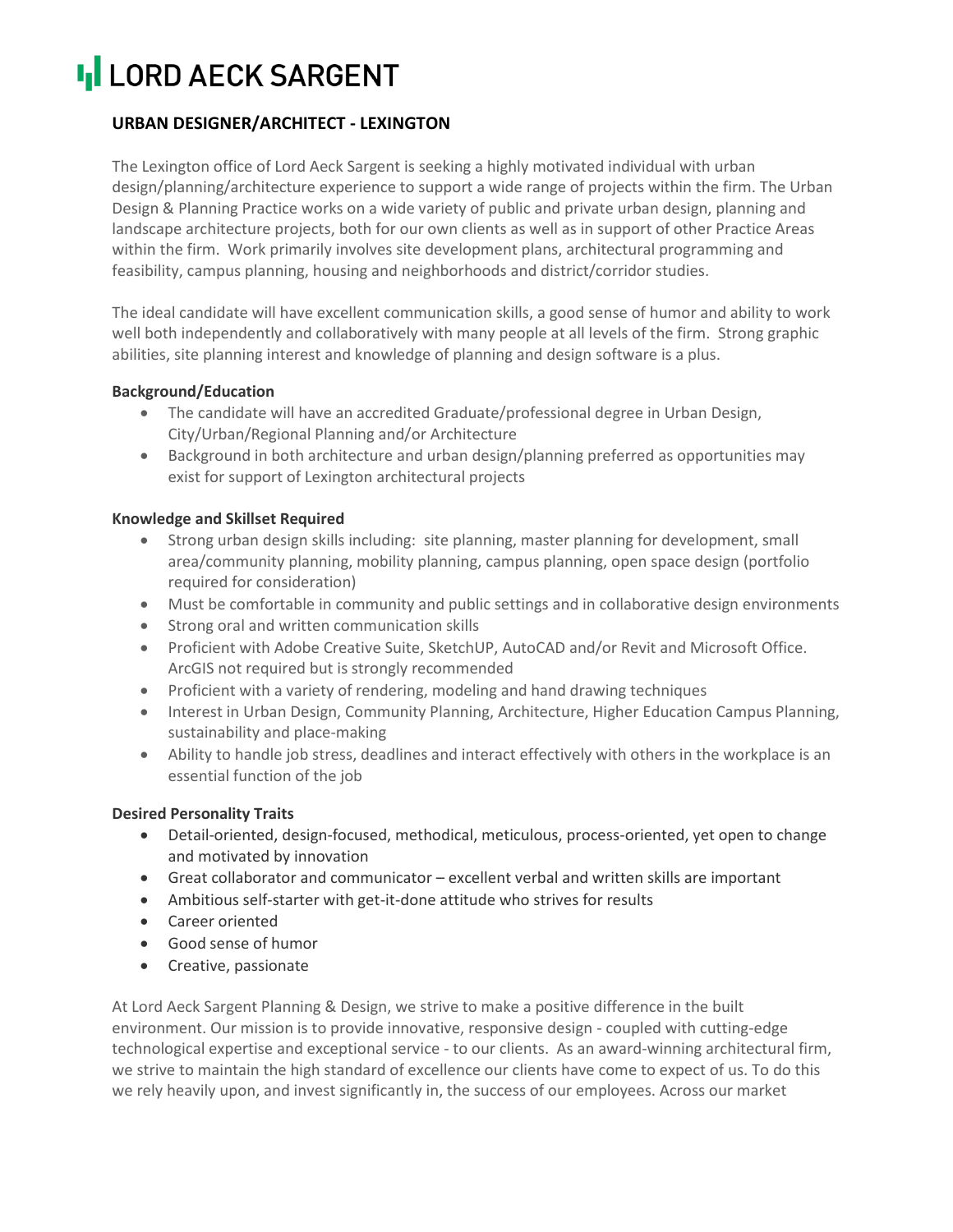# **II LORD AECK SARGENT**

sectors and multiple offices, we promote a collaborative, diverse environment that is at once challenging, stimulating, supportive, and fun.

Lord Aeck Sargent Planning & Design provides our employees with ongoing learning opportunities, great benefits and a team-centered environment. We encourage our employees to discover and develop their own particular talents, skills, and interests in order to reach their own full potential. We believe that the key to our success as a firm is the personal and professional growth of the men and women who serve our clients every day.

Lord Aeck Sargent Planning & Design offers competitive salaries and strong personal and professional benefit packages including:

### **Personal Benefits**

- Medical, Prescription & Discount Vision Coverage
- Dental Insurance
- Dependent/Child Care Spending Accounts
- Medical Spending Accounts
- $401(k)$
- Short Term and Long Term Disability Insurance
- Paid Maternity/Paid Paternity Leave
- Life Insurance (Employee and Family)
- Nine Paid Holidays
- Paid Personal Leave
- Hybrid Office Schedule Flexibility (24 hours/week in office)

#### **Professional Benefits**

- Internal and External Continuing Education Opportunities
- Professional Memberships Reimbursement
- Building/Design Product Lunches
- Project Site Tours
- Office and Company-Wide Social Gatherings

Lord, Aeck & Sargent Planning & Design is an Equal Opportunity Employer committed to Affirmative Action. Lord Aeck Sargent is committed to providing equal employment opportunities to all employees and applicants without regard to race, ethnicity, religion, color, sex (including childbirth, breast feeding and related medical conditions), gender, gender identity or expression, sexual orientation, national origin, ancestry, citizenship status, uniform service member and veteran status (VEVRAA), marital status, pregnancy, age, protected medical condition, genetic information, disability or any other protected status in accordance with all applicable federal, state and local laws.

Attention Applicants: If you are an individual with a disability and require a reasonable accommodation to complete any part of the application process, please let us know. Likewise, if you are limited in the ability to access or use this online application process and need an alternative method for applying, we will determine an alternate way for you to apply. Please contact Victoria Cunningham at [victoria.cunningham@lordaecksargent.com](mailto:victoria.cunningham@lordaecksargent.com) for assistance with an accommodation.